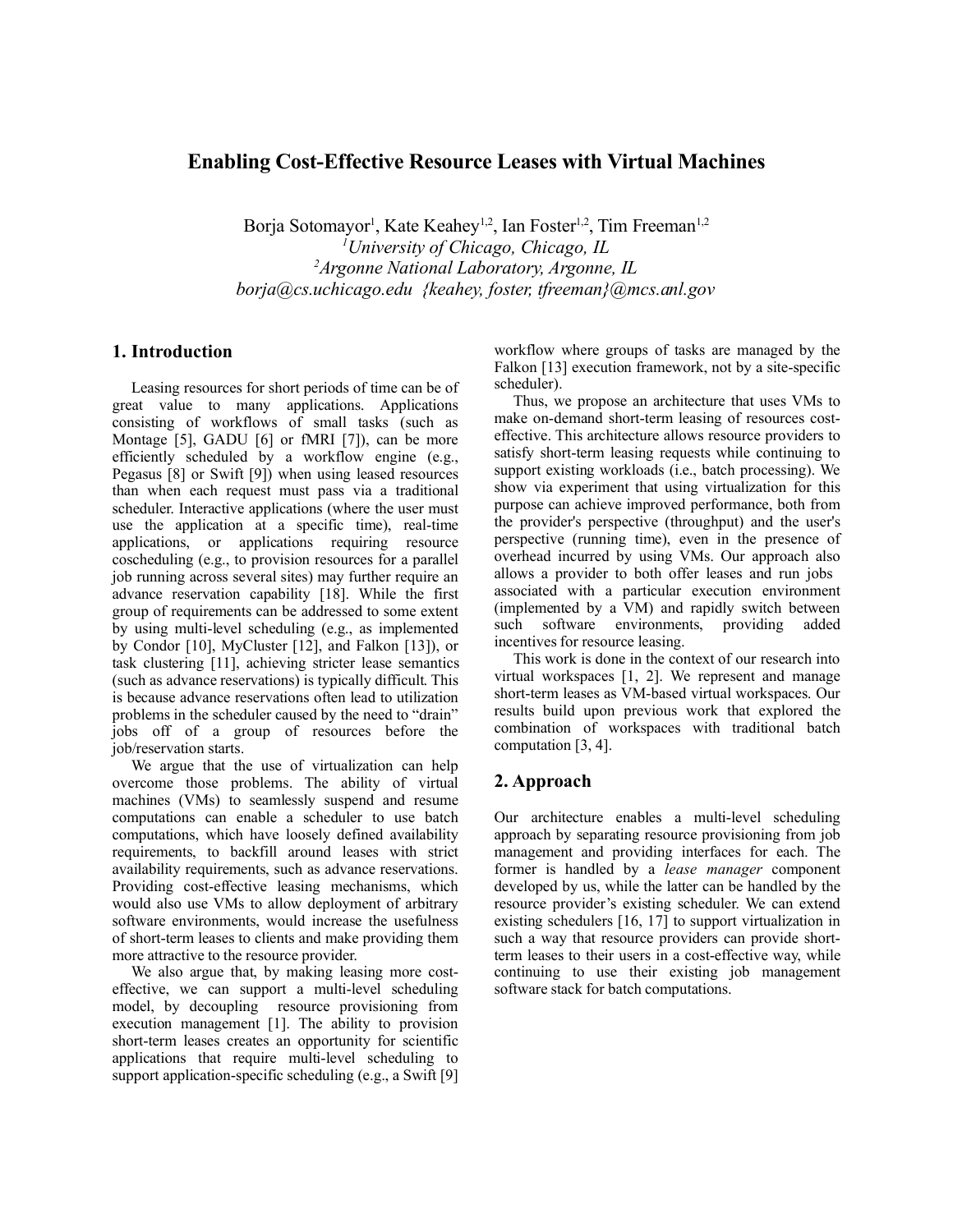In our system, resource provisioning is handled by the lease manager, which more properly becomes the site's LRM. Users can request short-term leases directly to the lease manager, and use the allocated resources for any purpose, including task-driven computations where users could deploy their own task managers, and not necessarily rely on the site's existing one. Users can continue to submit batch requests through the existing LRM, which can internally leverage the lease manager to provision resources.

Our leasing semantics can be more expressive than those provided by existing schedulers, allowing availability periods to be defined by a variety of agreedupon events, such as specific timer events (a lease that must start at a specific time) or resource events (besteffort provisioning as resource become available). We will also explore resource renegotiation semantics for resource leases.

### **3. Implementation**

We are implementing a proof-of-concept that has already resulted in encouraging results [4]. Our ongoing implementation work shows that, by using the suspend/resume capability of virtual machines, batch computations and timer-driven leasing requests (such as advance reservations) can be interleaved in such a way that resources do not have to be backfilled and "drained" before the start of a lease (see Figure 1), resulting in improved resource utilization. Suspending batch computations is not a novel concept, as many existing resource managers, such as Condor and SGE, allow checkpointing. However, this feature is primarily used for fault tolerance purposes and generally requires modifying a job's executable to explicitly support checkpointing, or depends on the presence of a checkpointing-capable operating system.

We aim to process batch workloads and short-term leases efficiently even in the presence of the runtime and deployment overhead associated with VMs. The latter results from the need to manage and transfer potentially large VM images, necessary to dynamically deploy different software environments, and is handled by integrating *application-specific* knowledge into our scheduling policies. In particular, our scheduling algorithms must be aware that VMs are being scheduled, which requires overhead (such as image transfers) to be managed adequately if we want to guarantee accuracy in meeting the availability requirements of leases.

#### **4. Experiments**

To validate the proposed architecture, we ran experiments that simulate both artificial and real workloads combining batch workloads with short-term Representing the lease as a parallel job or advance reservation:



**Figure** 1**: Difference between job and VM representation of a lease**

leases. The real workloads are based on execution traces collected from the Jazz cluster [15] at Argonne National Laboratory. The experiments compare the performance obtained when using advance reservations (as currently supported by LRMs like PBS Pro and SGE) to represent short-term leases and the performance when those short-term leases are represented using VMs in our approach. We measure performance from the point of view of the resource provider (throughput, or the rate at which batch jobs and short-term leases are completed) and the point of view of the user (the completion time of jobs and short-term leases). These experiments are a continuation of previous work [3, 4].

Our preliminary results (not included due to lack of space; some of these results are presented elsewhere [4]) show that using the suspend/resume capability of VMs can result, under most conditions, in better performance even when accounting for the slowdown resulting from running inside a VM. These results also show that, even when working with a significant number of different VM images (which may result in considerable amounts of deployment overhead as large VM images need to be transferred to the nodes where they are needed), we can still achieve performance that is equal or better to running on physical nodes by adequately managing the deployment overhead.

#### **5. References**

[1] K. Keahey, I. Foster, T. Freeman, and X. Zhang, "Virtual Workspaces: Achieving Quality of Service and Quality of Life in the Grid", *Scientific Programming Journal*, vol 13, No. 4, 2005, Special Issue: Dynamic Grids and Worldwide Computing, pp. 265-276.